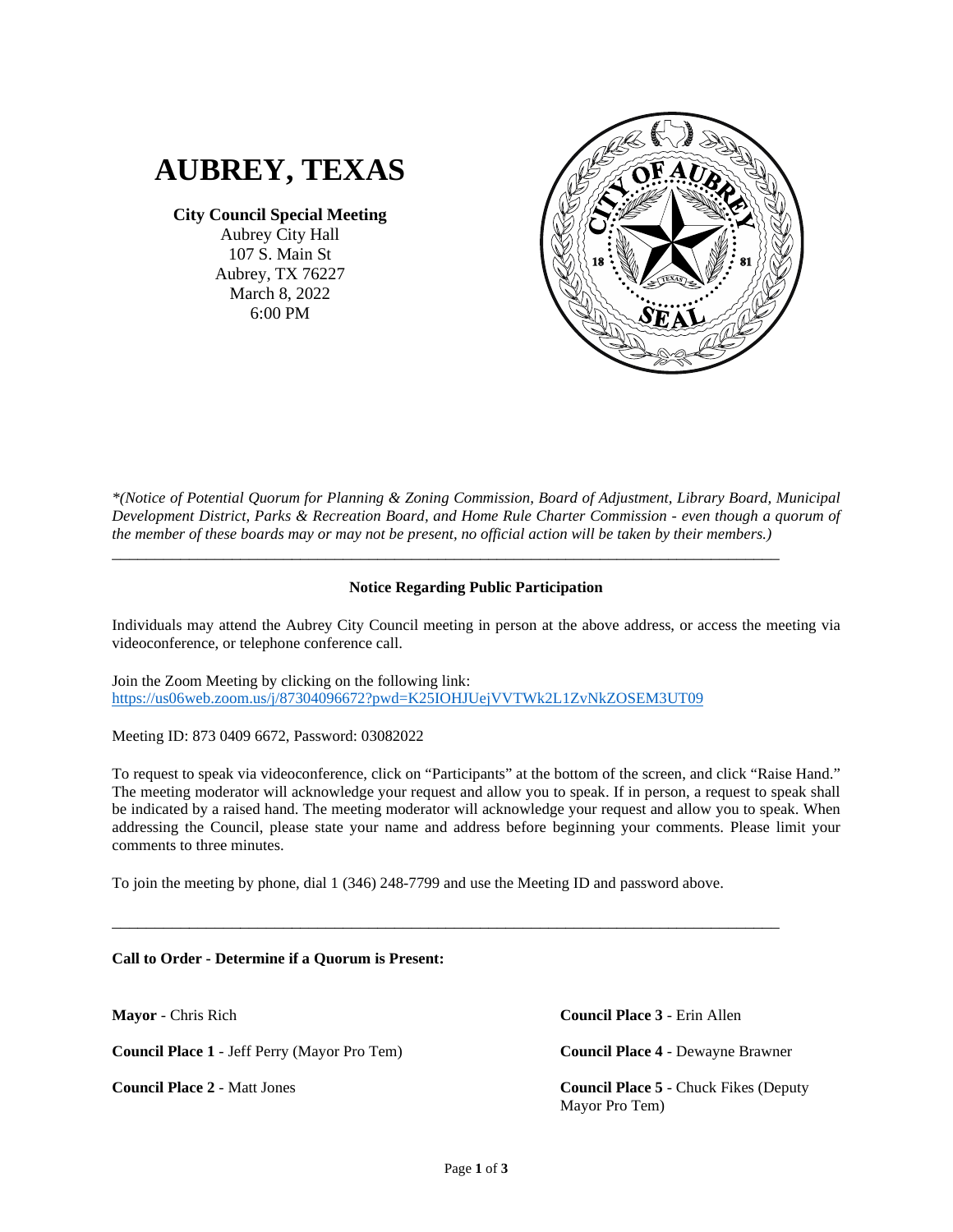**Invocation & Pledge of Allegiance:** *Pledge of Allegiance to the Texas Flag - "Honor the Texas flag; I pledge allegiance to thee, Texas, one state, under God, one, and indivisible."*

**Community Announcements:** Items of community interest may include: recognizing Citizens and Staff for outstanding contributions to the community, a reminder about an upcoming event that is organized or sponsored by the governing body, and announcements of an imminent threat to public safety that has arisen after the posting of this agenda.

**Citizen Input:** Any person may address the City Council. If your concern is an agenda item on this agenda, you may wait until the discussion on that item if you wish. Please state your name and address, and you will have three minutes to speak. No discussion or action may be taken at this meeting on any item not listed on the agenda, other than to make statements of factual information or recite existing policy in response to a citizen's inquiry.

- 1. Consideration and action on approving Ordinance 739-22 cancelling the May 7, 2022 General Election. [\(Document\)](https://www.dropbox.com/s/5i696swayp8251b/ORD%20739-22%20Canceling%20May%202022%20General%20Election%20%28EB%2003032022%29.pdf?dl=0)
- 2. Discussion and necessary action on Special Event Ordinance and permit approvals. (Chief Charles Kreidler)

**----------------------------------------------------------------------------------------------------------------------------**

## **\*\*\*EXECUTIVE SESSION\*\*\***

*In accordance with Texas Government Code, Section 551.001, et seq., the City Council will recess into Executive Session (closed meeting) to discuss the following:*

- a) **Section 551.071(1) and (2) Consultation with Attorney.** For Council to seek the advice of its attorney about pending or contemplated litigation or a settlement offer and to consult with the City Attorney on a matter in which the duty of the attorney to the governmental body under the Texas Disciplinary Rules of Professional Conduct of the State Bar of Texas clearly conflicts with the Texas Open Meetings Act:
	- *Indus Aubrey, LLC v. City of Aubrey, et al.,* Cause No. 22-0178-393, pending in the 393rd District Court of Denton County, Texas.
	- Clear Sky Development
	- Duck Pointe Development
	- Ribbonwood Municipal Development
	- Land acquisition for public improvements and facilities
	- Covid Leave
- b) **Section 551.072 Real Property.** deliberate the purchase, exchange, lease, or value of real property if deliberation in an open meeting would have a detrimental effect on the position of the governmental body in negotiations with a third person.
	- Land acquisition for public improvements and facilities
	- Property at Highway 377 and Highmeadow Drive
- c) **Section 551.087 Economic Development Negotiations.** To discuss or deliberate regarding commercial or financial information that the City has received from a business prospect that the City seeks to have locate, stay, or expand in or near the territory of the City and with which the City is conducting economic development negotiations; and/or to deliberate the offer of a financial or other incentive to the business prospect:
	- Clear Sky Development
	- Duck Pointe Development Agreement
	- Ribbonwood Development
	- Land acquisition for public improvements
- d) **Section 551.071 (2) and 551.074 Personnel Matters.** Consultation with the City Attorney on a matter in which the duty of the attorney to the governmental body under the Texas Disciplinary Rules of Professional Conduct of the State Bar of Texas clearly conflicts with the Texas Open Meetings Act and Deliberation